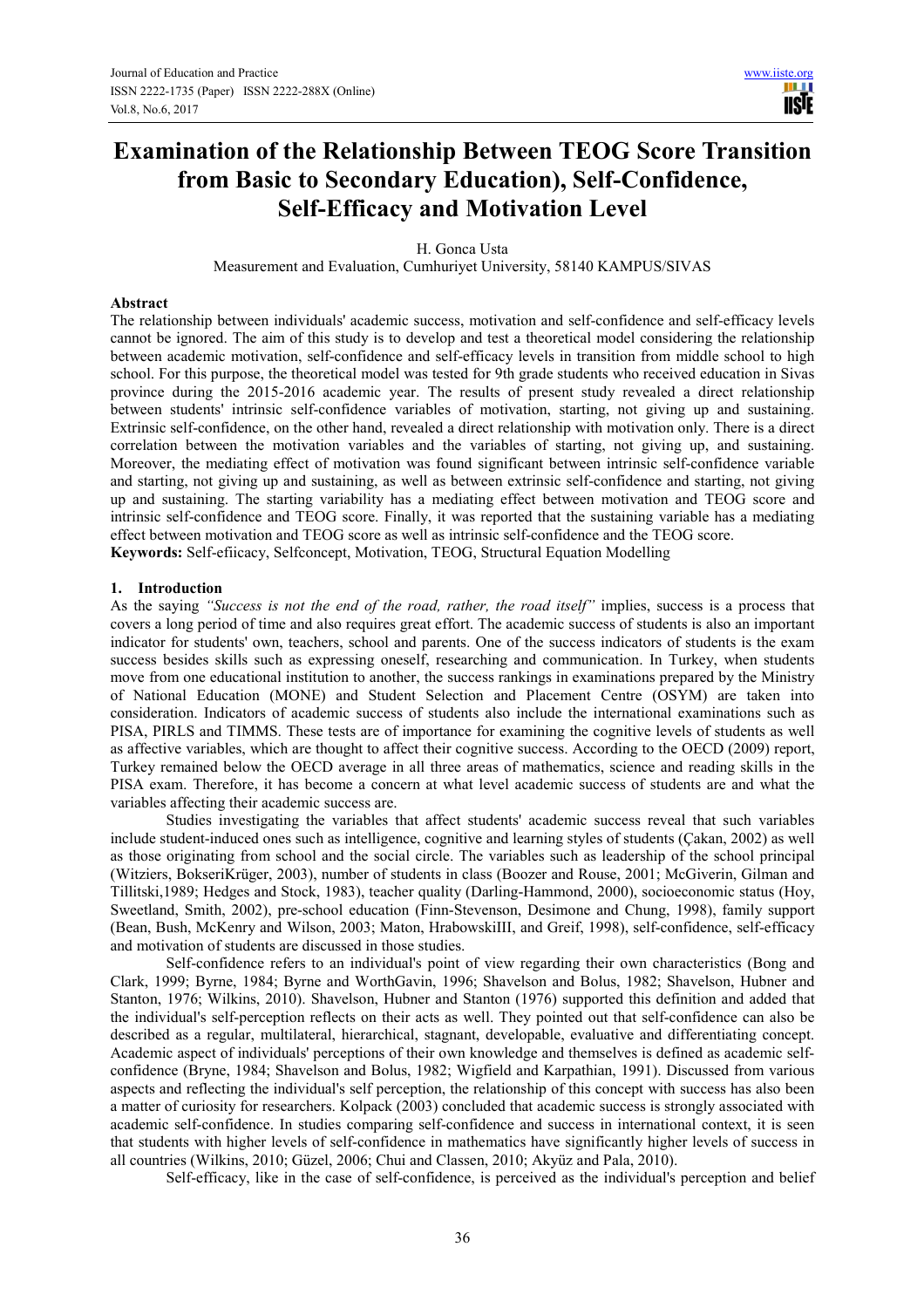regarding their feelings, thoughts, and acts. However, self-efficacy stresses an individual's belief in their potential to possess or succeed rather than the skills they have (Bong, Einar and Skaalvik, 2003). While academic self-efficacy is defined as an individual's belief in their potentials for performing at high level (Schunk, 1991; Joo, Bong and Choi, 2000), studies on academic success emphasize that students' self-efficacy levels are a good indicator of mathematical performances (Malpass, O' Neil and Hocevar1999; and Pajares and Graham 1999). There are also studies showing that the level of self-efficacy is positively affected by academic success (Çelik, 2012; Dandy and Nettelbeck, 2002; Eshel and Kohavi, 2003; House, 2004; Yamaç, 2011; Zusho and Pintrich, 2003). In a study conducted with fifth-graders, it is emphasized that students with high self-efficacy levels are higher in their beliefs about their capacities in realizing academic studies and participation in learning activities (Öztürk and Şahin, 2015). Moreover, in their study on a group of high school students, Özgen and Bindak (2011) found out that students' self-efficacy levels increase as parents' education level increases, ultimately leading to higher levels of success.

Motivation is everything that moves the individual. In relation with motivation, Pintrich and Schunk (2002) suggested the description "a process in which activity for direct cause is initiated and sustained". It is also defined as "an internal force that drives, directs and sustains the behaviour" (Thorkildsen, Nicholls, Bates, Brankis and DeBolt, 2002). Woolfolk (2004) defined it as "an internal situation that leads to, guides and maintains a behaviour". Motivation is also an important concept in education. Thus, motivation is also defined as the academic participation that most influences student performance (Francis, Goheer, Haver-Dieter, Kaplan, Kerstetter and Kirk et al., 2004). When the factors affecting student success in education are examined, it is observed that lack of motivation is stated most of all as a reason for failure (Aksan and Koçyiğit, 2011;Cunningham, 2003; Matuga, 2009; Renchler, 1992; Uzbaş, 2009; Zimmerman, 1990). Because motivation is the mental state which puts the individual in action, this situation is thought to affect the individual's selfsufficiency as well. According to Bandura's (1997) self-efficacy theory, individuals' self-efficacy beliefs are closely related to motivating themselves. Individuals with lower self-sufficiency avoid doing the hard work they see as a threat to themselves, and they tend not to make an effort and to give up easily (Bandura, 1994).

When we look at these variables, it is seen that each of the variables is directly related to academic success. In addition to this relationship, a number of studies reveal that self-efficacy has a positive relationship with academic motivation (Bandura and Schrunk, 1981; Betz and Hackett, 1981; Pintrich and De Groot, 1990; Parajes and Miller, 1994; Parajes, 1996; Joo, Bong and Choi, 2000). In addition, studies are available that emphasize the relationship between academic self-confidence and academic self-efficacy (BongandSkaalvik 2003; Ferla, Velcka and Cai, 2009;Schere, 2013;Bong and Clark, 1999; Choi, 2005; Pietsch, Walker and Chapman, 2003).

Given all this, the relationship between individuals' academic success, motivation and self-confidence and self-efficacy levels cannot be ignored. The aim of this study is to develop and test a theoretical model considering the relationship between academic motivation, self-confidence and self-efficacy levels in transition from middle school to high school. The theoretical model formed in line with the theoretical framework is given in Figure 1.



# Figure 1. Theoretical Model

For this purpose, the theoretical model was tested for the direct and indirect relationships between motivational variables and the variables of "Starting", "Not Giving Up" and "Sustaining" under the variables of "Intrinsic Self-Confidence", "Extrinsic Self-Confidence" and "Self-Efficacy as sub-dimensions of the TEOG success levels and self-confidence of the 9th grade students who received education in Sivas province during the 2015-2016 academic year".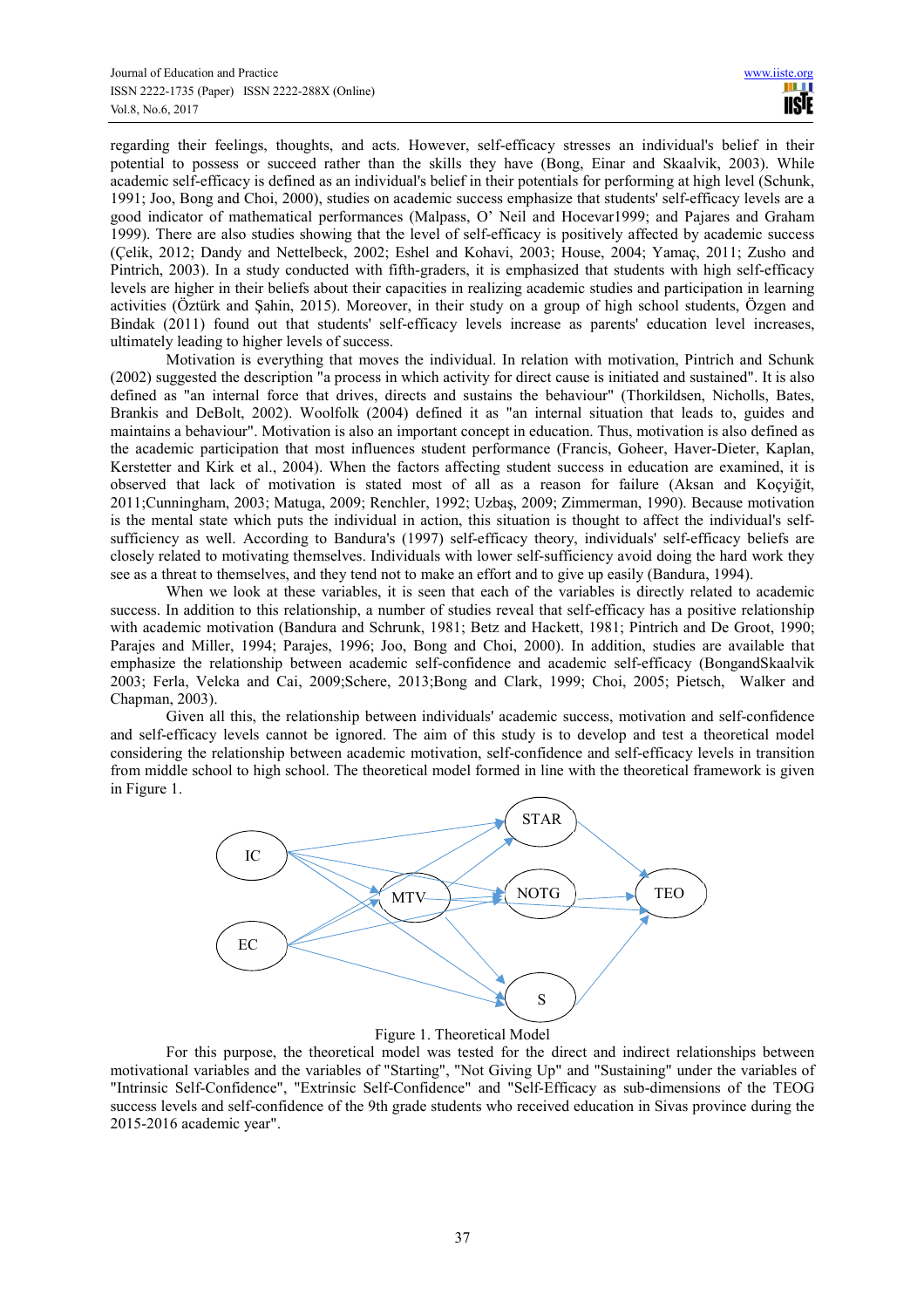# **2. Method**

#### *2.1. Research Model*

This is a correlational study as a type of quantitative research since it is intended to investigate the relationship between related variables (Karasar, 2005). Correlational studies are designed to examine the relationships between two or more variables (Fraenkel, Wallen and Hyun, 2012; Karasar, 2005). This particular study was carried out to reveal the relationship between TEOG success grade, self-confidence, self-efficacy and motivation.

# *2.2. Study Group*

The study group consisted of 375 students in Sivas Province who are studying in 9th grade in 2015-2016 school year. In selection of participants, care was taken to ensure well-balanced number of males and females ( $n_F = 202$ ,  $n_M$  = 173) and provide sufficient heterogeneity in the high, middle and low success score categories.

# *2.3. Data Collection Tools*

This study was carried out by using the *Self-Confidence Scale* developed by Akın (2007), the *General Scale for Self-Efficacy* developed by Sherer, Maddux and Mercandante (1982) and adopted to Turkish by Yıldırım and İlhan (2010), and the *Academic Motivation Scale* developed by Vallerand et al (1992) adopted by Karagüven (2012).

# 2.3.1. Self-Confidence Scale

The scale, which was developed by Akın (2007), consists of two dimensions; intrinsic self-confidence and extrinsic self-confidence. During the scale development, validity and construct validity were used as validity studies, and intrinsic consistency and test-retest reliability and item analysis were used for reliability. As a result of the factor analysis, 33 items were obtained which account for 43.6% of the total variance and were collected under two factors as intrinsic self-confidence and extrinsic self-confidence. The factor loads of the scale ranged between .31 and .75. In the confirmatory factor analysis performed to confirm the two-factor construct of the scale, the chi-square value ( $x^2$ =700.41, sd=488, p=0.00) was found to be significant. The fit index values were found as  $RMSEA = .044$ ,  $NFI = .90$ ,  $CFI = .96$ ,  $IFI = .96$ ,  $RFI = .89$ ,  $GFI = .94$ ,  $AGFI = .91$  and  $SRMR = .058$ . In the current validity testing, Coopersmith's Self-Esteem Inventory was found to be correlated with the scale developed at .87. Internal consistency coefficients of the Self-Confidence Scale were .83 for the whole scale, and .83 and .85 for the intrinsic self-confidence and extrinsic self-confidence subscales, respectively. Test-retest reliability coefficients of the scale were found to be .94 for the whole scale, .97 for the intrinsic self-confidence subscale, and .87 for extrinsic self-confidence. The item-total correlations of the scale varied between .30 and .72.

 Besides, the CFA analysis performed to test confirming of the factor structure of the scale in the sample yielded compliance index values  $(x^2=1590.61, sd=494, p=0.00 RMSEA=.077, NNFI=.91, CFI=.91, IFI=.91,$ RMR= .09 and SRMR=.072) in good compliance. In addition, Cronbach's alpha reliability coefficient was found to be .90, .83 and .83 for total scale, intrinsic self-confidence and extrinsic self-confidence sub-scales, respectively.

## 2.3.2. General Scale for Self-Efficacy

The scale was developed by Sherer, Maddux and Mercandante (1982) and adopted to Turkish by Yıldırım and İlhan (2010). As a result of examination of the scale factor structure with exploratory factor analysis principal components method, three factors were determined with eigenvalue above 1. The first factor was found to have an eigenvalue of 4,150, with the variance explained by 20,2%; the second factor by 1,786, the variance explained by 11,9% and the third factor by 1,114 with the variance explained by 9,5%. These factors are called "Starting", "Not Giving Up" and "Efforts for Sustaining- Insistence", respectively. As a result; the three-factor structure accounts for 41.47% of the variance. The internal consistency coefficient of the whole scale (Cronbach's alpha) was found as 0,80.

The CFA analysis performed to test confirming of the factor structure of the scale in the sample yielded fit index values  $(x^2=388.67, sd=116, p=0.00 \text{ RMSEA} = .079, NFI=.91, CFI=.93, IFI=.93, RFI=.90, GFI=.90 and F=0.00 K.000 K.000 K.0000 K.0000 K.0000 K.0000 K.0000 K.0000 K.0000 K.0000 K.0000 K.0000 K.0000 K.0000 K.0000 K.0000 K.0000 K.0000 K.0000 K.0000 K.0000 K.0000$ SRMR=.07) in good agreement. Furthermore, the Cronbach's Alpha reliability coefficient was found to be .77. 2.3.3. Academic Motivation Scale

It was developed by Vallerand et al. in Canada in 1992. Besides the English version known as "AcademicMotivationScaleAMS", a French version is available called "Echelle de Motivation en Education-EME" (Vallerand, Blais, Brière and Pelletier, 1989). The scale consists of 28 items. It consists of seven different dimensions, three for intrinsic motivation, three extrinsic motivation, and one for the lack of motivation, each consisting of four items. These are Intrinsic Motivation Knowing- İMBİ, Intrinsic Motivation Success-İMBA, Intrinsic Motivation Act-İMH, Extrinsic Motivation Recognition-DMT, Extrinsic Motivation Self-Confirmation DMKİ, Extrinsic Motivation Regulation-DMD and Lack of Motivation -MS dimensions, respectively. In the confirmatory factor analysis confirming the factor structure of the scale, the chi-square value  $(x^2=1017.74,$  $sd=329$ ,  $p=0.00$ ) was found to be significant. The fit index values were found as RMSEA=.073, NFI=.91, CFI=.94, IFI=.94, AGFI=.81 and SRMR=.065. The Cronbach's alpha value for the whole test was found to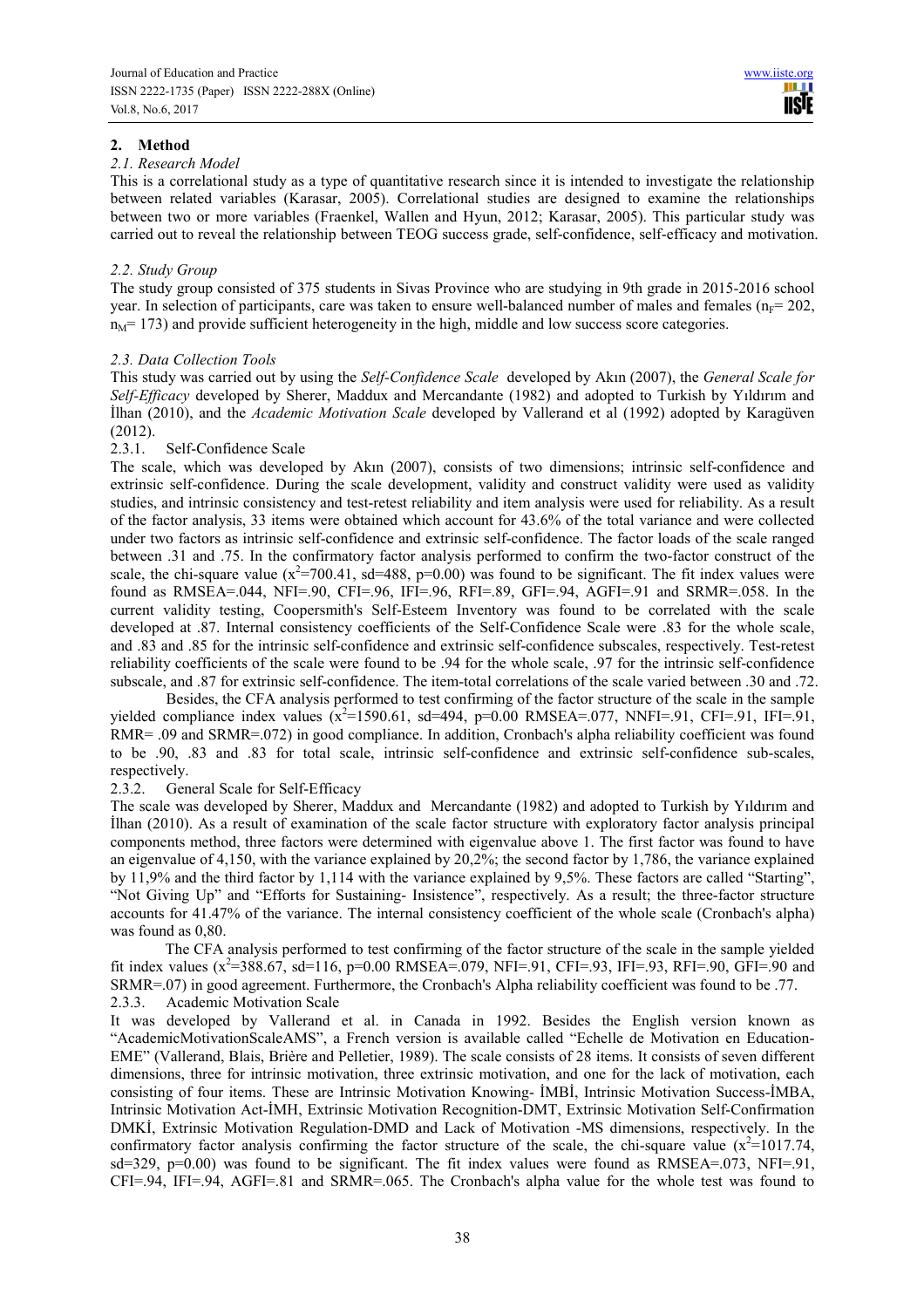#### be .87.

The CFA which was performed to test whether the factor structure of the scale was confirmed in the sample revealed compliance index values  $(x^2=867.89, sd=329, p=0.00 RMSEA=.066, NFI=.92, NNFI=.94,$ CFI=.95, IFI=.95, RFI=.90, and SRMR=.066) in good agreement. In addition, Cronbach's alpha reliability coefficient was found to be.86.

## *2.4. Data Analysis*

The IBM SPSS 20 and LISREL 8.7 programs were used to test the hypothesis of the analysis used in the study and to determine whether the structural model was confirmed. It was observed that the model-data correspondence of the sub-dimensions of all three scales showed a perfect fit. As a result of the CFA performed to check whether the instruments in this study were provided in the relevant sample group, model-data fit of the sub-dimensions of all three scales were found to be perfect. Then, the "Sample Size", "Lost Data" and "Extreme Values" required for the Structural Equation Model (FE) were examined; the assumptions of "Multivariate normality", "Multiple linearity" and "Multiple connection" were tested. After the model was tested, the Sobel test was applied to test the significance of the mediation effect (Sobel, 1982).

In relation with the Sample Size which is one of the assumptions required for the YEM, there are five different proposals for sampling: At least 200 (Kline, 2005),  $N > 50 + m$  (m, number of independent variables) (TabachnickandFidell, 2007), at least 10 times the number of observed variables (VanVoorhis and Morgan, 2007), In large samples (usually 200 and above) the chi-square value also has a significant probability level (SchumackerandLomax, 2004), and the minimum sample size is 100-150 for the most likelihood method (Hair, Black, Babin, Anderson and Tatham, 2006). Since there were 528 participants in this study, it was seen that the assumption of sample size satisfies the structural equality model.

Because the structural equation model is sensitive to lost data and extreme values, it was tested whether there was missing data in the data group prior to data analysis. As a result of the lost value and extreme value analysis, no missing data were found. When extreme values were determined, Z scores were checked to see whether there were any data other than +3 and -3. Then, "Mahalanobis Distances" were calculated to determine the multivariate extreme variables. No such values were determined as a result.

Univariate and bivariate normality tests are used to test highly variable normality. In this study, the Kolmogrowsmirnov Test was applied for univariate normality. As a result of significance test, the significance level above .05 indicates that normality is not achieved. If the KS test does not provide normality, the skewness and kurtosis coefficients are examined. The skewness coefficients between +1 and -1 indicate that univariate normality is achieved. In this study, although KS test results were not found significant, the skewness coefficients revealed that univariate normality is achieved because it is in the range of +1 -1 (TEOG=-.83 IC=-.59 ,EC=-.64, MTV=-.47 START=-.42, S=-.37, NOTG=-.36). For bivariate normality, the scatter diagram matrix was investigated.

As for multilinearity, since it is achieved with the linearity of the relationship between the pairs of variables, also the variable pairs were observed to be linear in analysis of the scatter diagram matrix generated for bivariate normality.

In checking of the multicollinearity hypothesis, variance inflation factor (VarianceInflationFactor-VIF) and tolerance values were investigated (Cohen, Cohen, West and Aiken, 2003; Pedhazur, 1997). In the study , (IC=2.48-.40, EC=2.11-.48, MTV=1.40-.71, START=1.44-.70, S=2.01-.48, NOTG=1.38-.73) VIF value was not found to be or above 10; and the tolerance value was not at or below .10, indicating no multicollinearity problem.

## **3. Results**

Table 1 displays the relationship between the variables in the theoretical model and the descriptive statistics of these variables.

|                     | <b>TEOG</b> | IC          | EC                     | <b>MTV</b>          | <b>START</b>         | <b>NOTG</b> | S | X      | <b>SS</b> |
|---------------------|-------------|-------------|------------------------|---------------------|----------------------|-------------|---|--------|-----------|
| <b>TEOG</b>         |             |             |                        |                     |                      |             |   | 385.77 | 93.23     |
| IC                  | $-.127$     |             |                        |                     |                      |             |   | 3.79   | 0.59      |
| EC                  | $-.087$     | 714         |                        |                     |                      |             |   | 3.77   | 0.60      |
| <b>MTV</b>          | $-.068$     | $.396$ **   | $.385$ **              |                     |                      |             |   | 4.73   | 0.82      |
| <b>START</b>        | $148$ **    | $269*$      | $\left[53\right]$      | $-.046$             |                      |             |   | 3.30   | 0.73      |
| <b>NOTG</b>         | $-.002$     | $.567^{**}$ | .447*'                 | $.312$ <sup>*</sup> | $.500$ <sup>**</sup> |             |   | 3.64   | 0.79      |
| S                   | $-230^{**}$ | $.366^{**}$ | $\overline{.311}^{**}$ | $.406*$             | .109 $^{\degree}$    | .427        |   | 3.61   | 0.90      |
| * p<.05 ** p $< 01$ |             |             |                        |                     |                      |             |   |        |           |

Table 1. Correlation, Means and Standard Deviations related to variables in the Theoretical Model

As seen in Table 12, there is no significant relationship between the TEOG score and the variable of "Not Giving Up" as sub-dimensions of Extrinsic Self-Confidence, Motivation and Self-Efficacy variable, or such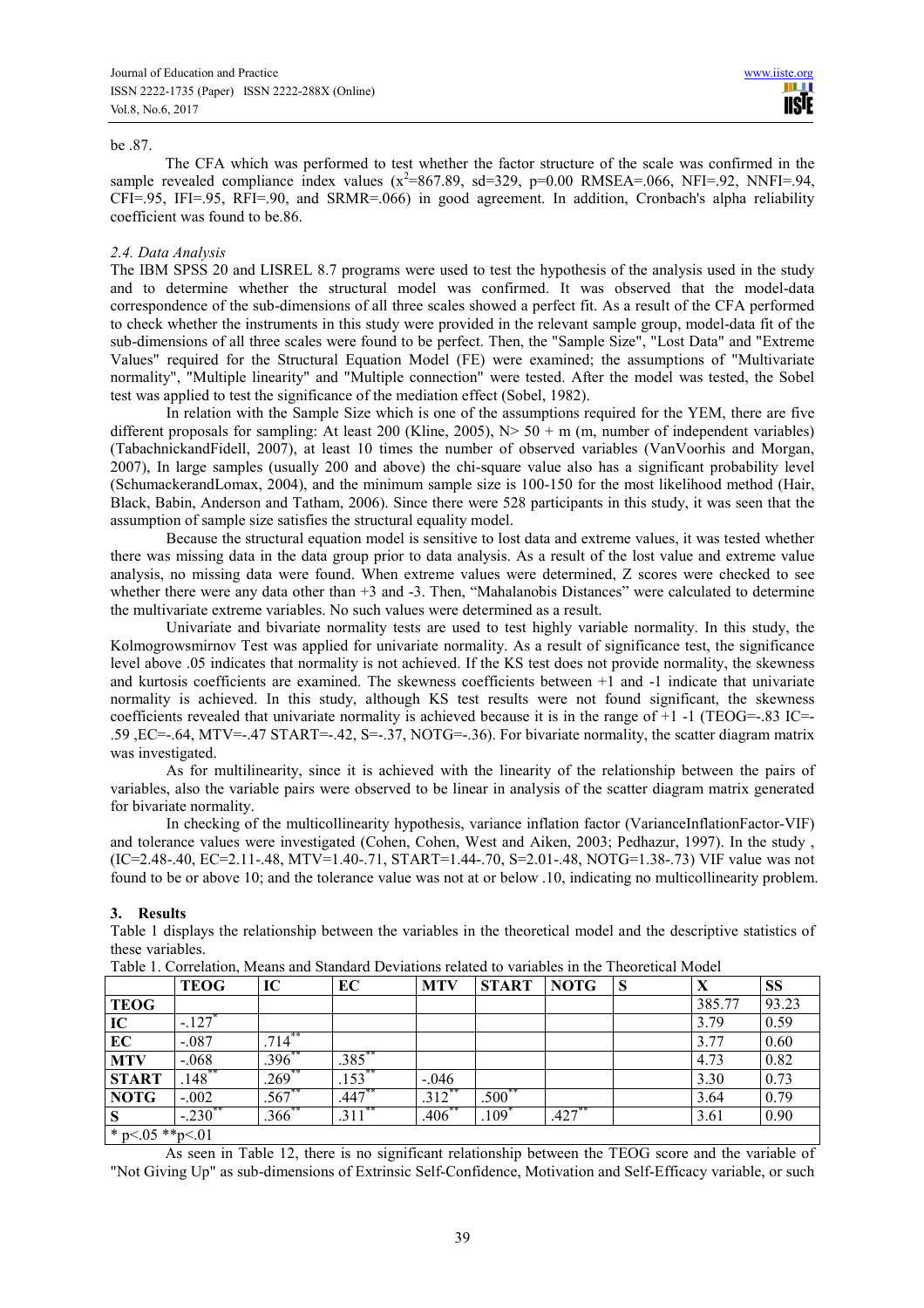relationship between the variable of "Starting" as a sub-dimension of Extrinsic Self-Efficacy and Self-Efficacy variable (p>.05). Apart from that, although there was a significant relationship between TEOG score and Intrinsic Self-Confidence, Starting and Sustaining variables, and between the Starting variable and Intrinsic and Extrinsic Self-Confidence and Sustaining variables, it was lower (p<.05). The highest correlation between variables was found between Intrinsic Self-Confidence and Extrinsic Self-Confidence (p<.01). Examination of the mean and standard deviations of the variables demonstrate that they are close to each other.

Once the relevant assumptions were satisfied, the model was analyzed. First, the t-values of the model were examined. When the T-values were examined, it was observed that the relationship between the "Extrinsic Self-confidence" and "Starting", "Not Giving Up" and "Sustaining" as sub-scales of the "Self-Efficacy" scale, and the relationship between the sub-scale of "Not Giving Up" and "TEOG" score were not at significant level according to the model. Therefore, these paths were removed from the analysis and then reanalyzed.

As a result of the analysis, no insignificant path was observed; however, the proposed modification between the error variations of the variables of "Starting" and "Not Giving Up" was applied to correct the adaptation indices.

The t-values and standard load values of the model obtained as a result of the analysis are given in Fig. 2 and Fig 3.



Figure 2. Standard Load Values for the Structural Model





After significance of the t values regarding direct and indirect effects in the model were examined, fit indices were checked. The fit indices for the theoretical model are given in Table 2.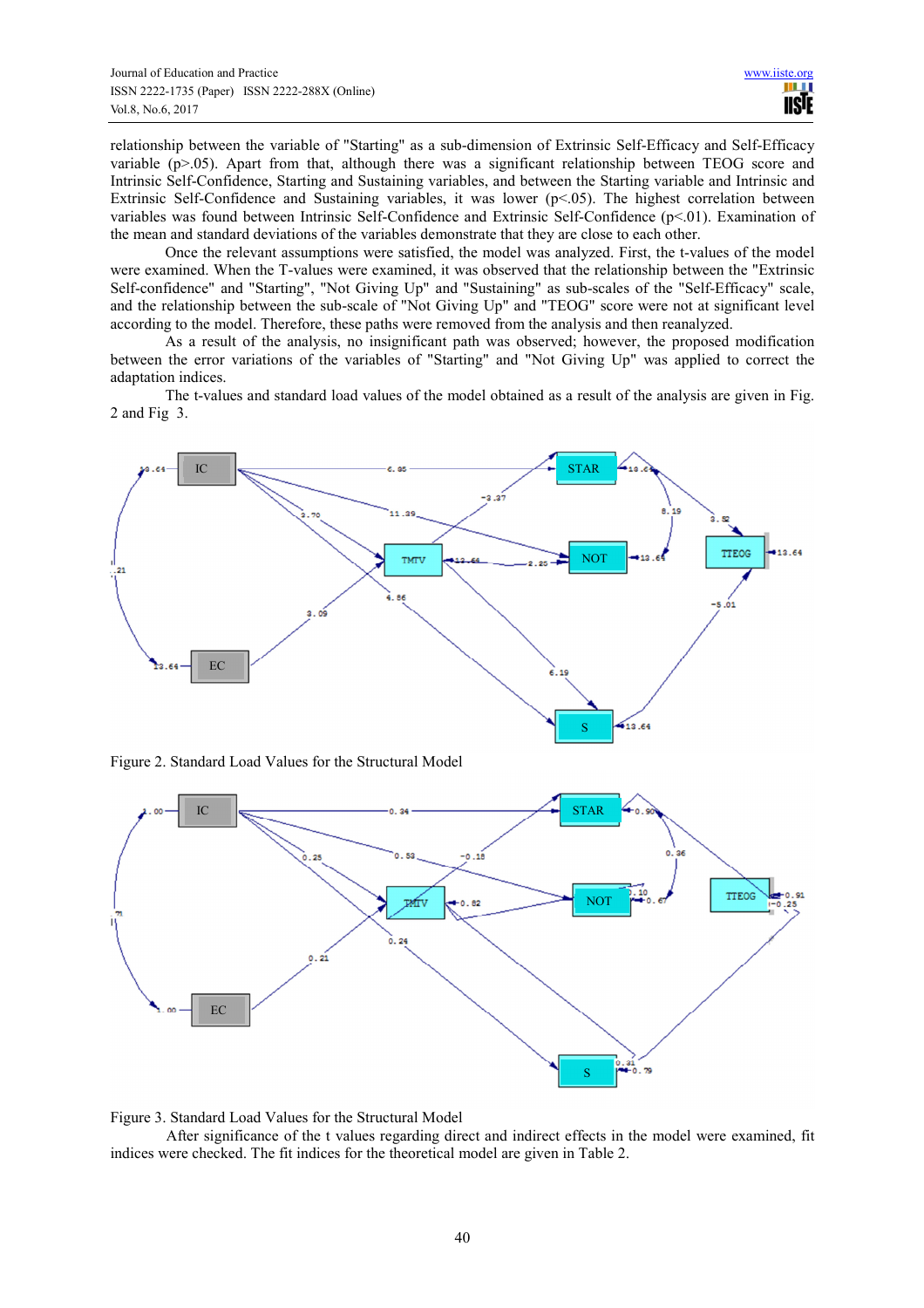Table 2. Goodness-of-Fit Values for the Theoretical Model

| Model              | <b>Model Fit Indices</b> |    |                            |              |      |      |             |             |      |
|--------------------|--------------------------|----|----------------------------|--------------|------|------|-------------|-------------|------|
|                    |                          | Sd | $\mathbf{x}^2/\mathbf{sd}$ | <b>RMSEA</b> | GFI  | AGFI | <b>SRMR</b> | <b>NNFI</b> | CFI  |
| <b>Theoretical</b> | 38.54                    | Q  | 4.28                       | 0.09         | 0.97 | 0.91 | 0.04        | 0.92        | 0.97 |
| Model              |                          |    |                            |              |      |      |             |             |      |

As shown in Table 2, the chi-square value of the theoretical model  $(x^2(9)=38.54 \text{ p} < 01)$  is low and significant at .01 level. The ratio of the chi-square value to the degree of freedom  $(x^2$ /sd=4.28) shows the model has a good fit value  $(x^2$ /sd<5). When other model fit indices were examined, RMSEA (.09) and SRMR (.04) values were found to be less than .05; while GFI (.97), AGFI (.91), NNFI (.92) and CFI (.97) values were greater than .90. These values indicate that the theoretical model created by the researcher shows good fit (Schermelleh-Engel ., Moosbrugger, and Müller, 2003;Thompson, 2000).

Once goodness-of-fit values were determined to have good fit values; the values in the model such as beta, standard error, t and  $R^2$  values showed good agreement were examined.

| Table 3. Theoretical Model $\beta$ , t and $R^2$ values |                           |         |           |              |                |
|---------------------------------------------------------|---------------------------|---------|-----------|--------------|----------------|
| <b>Independent Variable</b>                             | <b>Dependent Variable</b> | ß       | <b>SH</b> | $\mathbf{t}$ | $\mathbf{R}^2$ |
| Starting (START)                                        | <b>TEOG</b>               | 0.18    | 0.05      | 5.01         | 0.09           |
| Sustaining                                              |                           | $-0.25$ | 0.054     | 13.64        |                |
| (S)                                                     |                           |         |           |              |                |
| Intrinsic Self-Confidence                               | Motivation                | 0.25    | 0.067     | 3.09         | 0.18           |
| (IC)                                                    | (MTV)                     |         |           |              |                |
| Extrinsic Self-Confidence                               |                           | 0.21    | 0.067     | 13.64        |                |
| (E)                                                     |                           |         |           |              |                |
| Motivation                                              | <b>Starting</b>           | $-0.18$ | 0.054     | 6.35         | 0.10           |
| (MTV)                                                   | (START)                   |         |           |              |                |
| Intrinsic Self-Confidence                               |                           | 0.34    | 0.054     | 13.34        |                |
| (IC)                                                    |                           |         |           |              |                |
| Motivation                                              | Not Giving Up             | 0.10    | 0.046     | 11.39        | 0.33           |
| (MTV)                                                   | (NOTG)                    |         |           |              |                |
| Intrinsic Self-Confidence                               |                           | 0.53    | 0.046     | 13.64        |                |
| (IC)                                                    |                           |         |           |              |                |
| Motivation                                              | Sustaining                | 0.31    | 0.05      | 4.86         | 0.21           |
| (MTV)                                                   | (S)                       |         |           |              |                |
| Intrinsic Self-Confidence                               |                           | 0.24    | 0.05      | 13.64        |                |
| (IC)                                                    |                           |         |           |              |                |

When direct effects between the independent and dependent variables were examined, it was observed that all of them were significant (t>1.96). In relation with β coefficients; one unit change in students' Starting behaviours leads to a an increase of .18 unit in TEOG scores, whereas one-unit change in the Sustaining behaviour causes .25 units decrease. A unit change in students' intrinsic and extrinsic self-confidence leads to an increase of .25 and .21 unit in motivation levels, respectively. A unit increase in motivation levels leads to a .18 unit decrease in Starting behaviours, while a unit change in Intrinsic self-confidence variable causes .34 unit increases. The effects of motivational and Intrinsic self-confidence variables on the variable of "Not Giving Up" have a tendency to bring .10 and .53 units increase, respectively. Finally, the change rates of the same variables on the Sustaining variable have a tendency to provide an increase of .31 and .24 units, respectively.

 $R<sup>2</sup>$  values illustrate that the starting and sustaining variables together account for about 9% of TEOG score. Intrinsic and extrinsic self-confidence variables together account for 18% of the motivation variable. Motivation and Intrinsic self-confidence variables explain 10%, 33% and 21% of the variables of Starting, Not Giving Up and Sustaining, respectively.

After examining the path coefficients of the theoretical model, Sobel test was performed for the mediation test of these variables. Sobel test results are given in Table 4.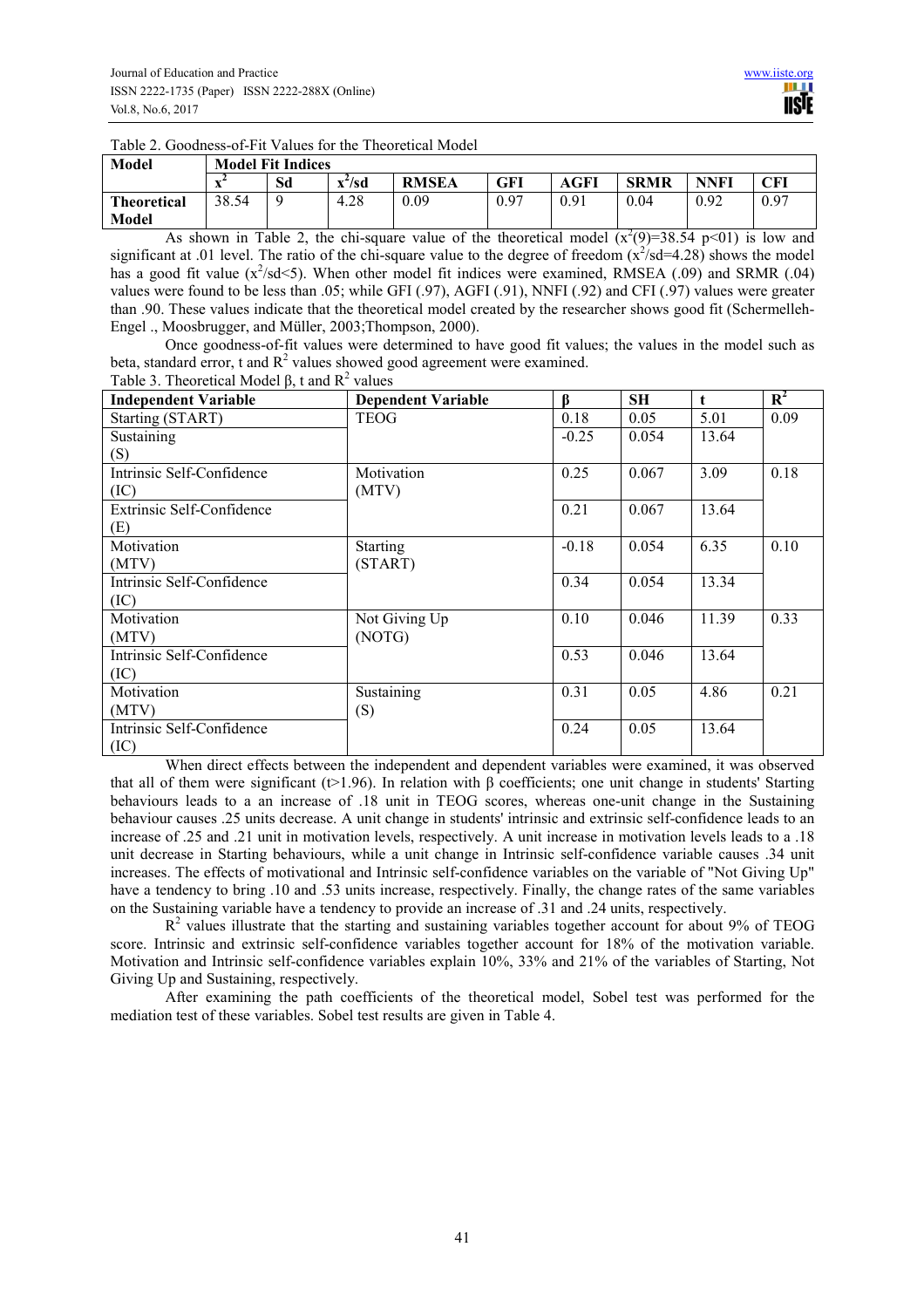| Tuble 1. Reputed of Bobert Test Think York |                                      |                   |      |  |  |
|--------------------------------------------|--------------------------------------|-------------------|------|--|--|
| <b>Mediating Variable</b>                  | <b>Relationship Orientation</b>      | <b>Sobel Test</b> |      |  |  |
| <b>MTV</b>                                 | IC→MTV→START                         | 2.49              | .012 |  |  |
|                                            | IC→MTV→NOTG                          | 1.88              | .03  |  |  |
|                                            | $IC \rightarrow MTV \rightarrow S$   | 3.20              | .00. |  |  |
|                                            | EC→MTV→START                         | 2.78              | .00. |  |  |
|                                            | EC→MTV→NOTG                          | 1.79              | .03  |  |  |
|                                            | $EC \rightarrow MTV \rightarrow S$   | 2.80              | .00. |  |  |
| <b>START</b>                               | MTV→START→TEOG                       | 2.45              | .00. |  |  |
|                                            | IC→START→TEOG                        | 3.92              | .00. |  |  |
| <sup>S</sup>                               | $MTV \rightarrow S \rightarrow TEOG$ | 3.89              | .00. |  |  |
|                                            | $IC \rightarrow S \rightarrow TEOG$  | 3.46              | .00. |  |  |

Table 4. Results of Sobel Test Analysis

According to the result of the Sobel test, it was found out that all variables whose mediating effect was tested were significant. Since fit indices and t values of the theoretical model as well as fit indices obtained from the Sobel Test were high, and t values and mediating effects were significant, an alternative model was not proposed, instead, the theoretical model was confirmed.

In path analysis, examination of direct and indirect effects of path coefficients allows interpretation of each effect (Olobatuyi 2006). Thus, the direct and total effects of the confirmed model are given in Table 5. Table 5. Direct and Total Effects in the Confirmed Model

| <b>Dependent Variable</b> | <b>Direct Effect</b> | <b>Total Effect</b>                      |
|---------------------------|----------------------|------------------------------------------|
|                           | $0.25*$ IC           |                                          |
| $MTV=$                    | $0.21*EC$            | $0.25*IC+0.21*EC$                        |
| $START=$                  | $0.34*$ IC           | $[0.21*ECSx-0.18MTV]+[0.34*IC]$          |
|                           | $-0.18MTV$           |                                          |
| $NOTG=$                   | $0.53*$ IC           | $[0.21*ECx0.10*MTV]+[0.53*IC]$           |
|                           | $0.10*MTV$           |                                          |
| $S=$                      | $0.24*$ IC           | $[-0.25*ICx0.31*MTV]+[0.24*IC]$          |
|                           | $0.31*MTV$           |                                          |
| <b>TEOG</b>               |                      | $[0.34*ICx0.18*START]+[0.24*ICx-0.25*S]$ |
|                           |                      |                                          |

 Table 5 reveals that both intrinsic and extrinsic motivation have direct and positive effects on students' motivations. On the variable of starting, which is the sub-dimension of the self-confidence variable, intrinsic self-confidence has a positive direct effect, while motivation has a negative direct effect. These variables, on the other hand, have positive and direct effects on the variable of Not Giving Up and Sustaining.

Regarding standardized path coefficients, values below│.10│are have a weak effect, those close to │.30│ have a medium level effect, and those above│.50│ have a strong effect (Cohen, 1992). Therefore, the strongest effect on the variable of Not Giving Up is caused by intrinsic self-confidence while the lowest effect is caused by motivation. The effects of other variables on related dependent variables remained at moderate levels.

# **4. Discussion**

The results of our study suggest that motivations of students are affected by self-confidence directly and at significance level. Motivation is defined as an act for an action. As regards the question when we act for an action, the answer is generally that when we trust ourselves. When we trust ourselves, we will act and we will continue this action thanks to motivation. Hence, it would not be exaggeration to say that there is a positive relationship between self-confidence and motivation. Also support is extended by other studies investigating the relationship between motivation and self-confidence. In other words, as the level of self-confidence increases, motivation also increases (Deci and Ryan, 2002; cited by PhD Dissertation thesis; Guay, Green, Nelson, Martin and Marsh2006; Marsh, 2007; Guay, Ratelle, Roy and Litalien, 2010).

No direct relationship was found between intrinsic self-confidence and extrinsic self-confidence, which are sub-dimensions of self-confidence discussed in our study, and success. Conversely, it is stated in the literature that self-confidence is a determinant of academic success, and that self-confidence is a result of academic success (Guay, RatelleRoy and Litalien, 2010). Marsh, Byrne, and Yeung (1999) emphasize that above is too generic, pre-existing self-confidence level brings about success, that pre-existing success also results in self-confidence. It might be inferred that a two-way direct relationship between success and self-confidence is mentioned in the literature (Kolpack, 2003; Wilkins, 2010; Güzel, 2006; Chui and Classen, 2010; Akyüz and Paka, 2010). It is also noteworthy that this relationship differs by age or sample group (Marsh, and Yeung; 1998; Marsh, 2007). Victory goes to who is able to say "Victor is mine". Success goes to who starts by saying "I will succeed" and finally says "I succeeded". As can be understood from this proverb by Mustafa Kemal Atatürk,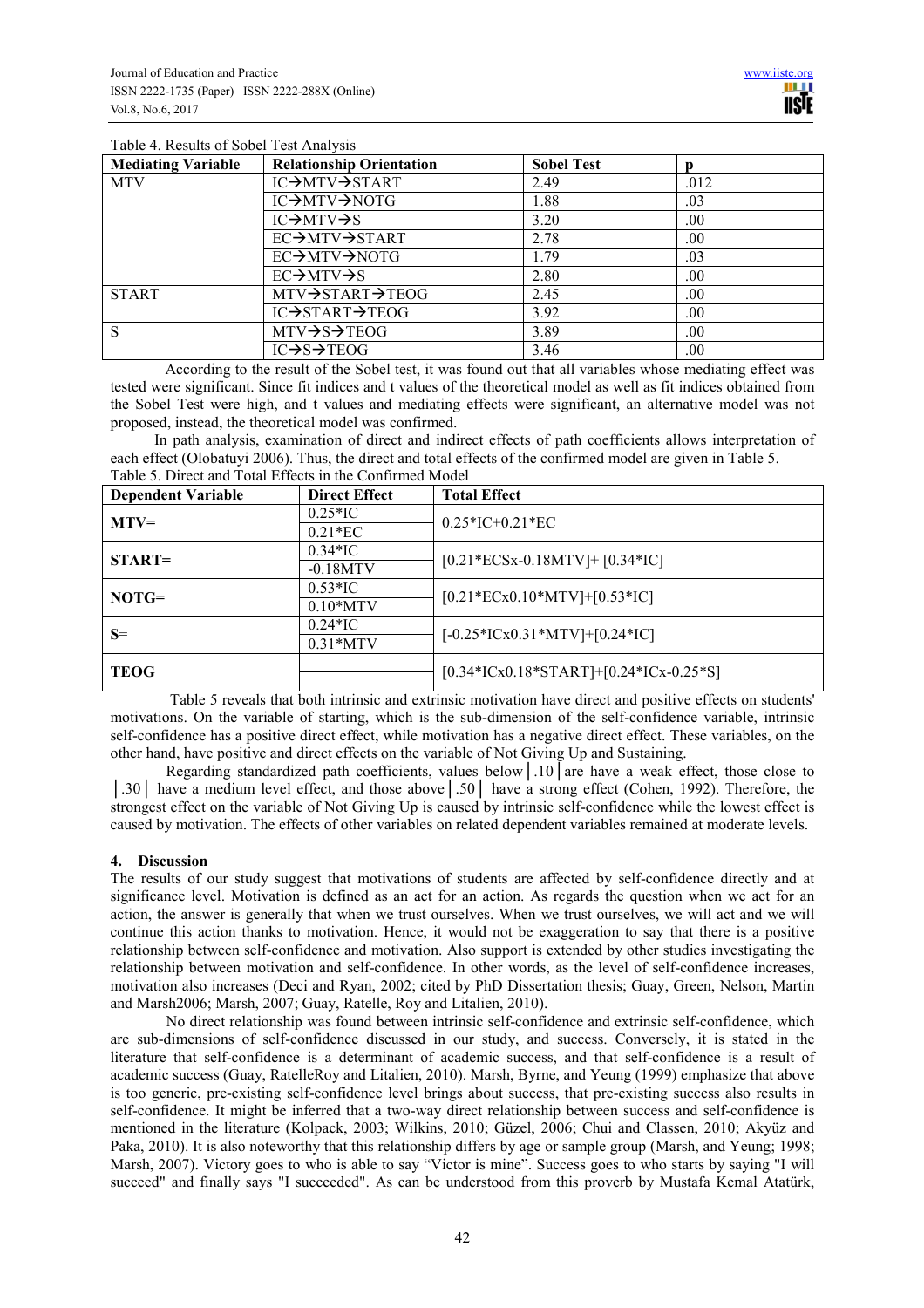there is an interaction between self-confidence and success. It is very likely that an individual will achieve the expected outcome when they start in self-confidence. Psychologist Norman Feathers, in an experiment he conducted with two groups in 1963, gave a very difficult word puzzle to one group, while a very easy one to the other. In the end, success was low in the group that took the difficult tests, but success was high in the group with the easy tests. Later, he informed both groups that he would give more difficult tests and applied word puzzle tests again. It was seen that the group experiencing the difficult test at the beginning performed at around 30%, while the other group performed at 70% success rate. However, the tests given in the second stage were of the same difficulty in the two groups (Feathers, 1966). This study shows that success brings about success in fact. That means that in the group that once achieved success, the success increases, and in the next stage success becomes inevitable. One of the three things suggested for success brought by success is "SELF-CONFIDENCE". It is observed that the individual winning the first round in one game is emotionally avant-garde, that is, the level of self-confidence increases (Sekman, 2016).

In relation with the relationship between academic success and self-confidence, investigation of other factors affecting these two relationships revealed that motivation is an important variable that affects the relationships above (Harter, 1999; Wigfield and Eccles, 2000;Marsh,2007; Fortier, Vallerand, and Guay, 1995; Guay and Vallerand, 1997; Guay et al., 2010; Marsh Trautwein, Lüdtke, Köller and Baumert, 2005). As a result of this research, a direct effect was observed between self-confidence and motivation, but no effect of motivation was observed. This may be due to the fact that the self-confidence variable, which has a high level of relationship with these variables, is included in the model.

In the light of findings in this study, there is a direct relationship between self-confidence and selfefficacy. When the standard load values are examined, the highest coefficients are also observed among these variables. The findings of the study are supported by other studies in that investigate the relationship between academic self-confidence and academic self-efficacy (OECD, 2004; Hall and Ponton, 2005; Linnakyla and Malin, 2008; Lee, 2009; Demir, Kılıç and Ünal, 2010; Catapano, 2013;Lee and Stankov, 2013; Usta, 2014). Another finding of our study is that the variables of starting and sustaining as sub-scales of self-efficacy variable have a mediating effect on self-confidence and success. In a study carried out on fifth-graders, it is emphasized that the students with high self-efficacy levels showed high beliefs in their own capacities for realizing academic studies and higher participation in learning activities (Öztürk and Şahin, 2015).

The positive effects of self-efficacy and self-confidence variables on success cannot be ignored. The increase in motivation through these emotions also brings success.

## **5. Conclusion and Suggestions**

The results of present study revealed a direct relationship between students' intrinsic self-confidence variables of motivation, starting, not giving up and sustaining. Extrinsic self-confidence, on the other hand, revealed a direct relationship with motivation only. There is a direct correlation between the motivation variables and the variables of starting, not giving up, and sustaining. Moreover, the mediating effect of motivation was found significant between intrinsic self-confidence variable and starting, not giving up and sustaining, as well as between extrinsic self-confidence and starting, not giving up and sustaining. The starting variability has a mediating effect between motivation and TEOG score and intrinsic self-confidence and TEOG score. Finally, it was reported that the sustaining variable has a mediating effect between motivation and TEOG score as well as intrinsic self-confidence and the TEOG score.

In the light of the results of this study; recommendations should focus on the necessity that education system should primarily enhance the level of self-confidence of students. According to Ericson's social learning theory, which covers ages 6 to 11, children should not be compared to their peers or exposed to negative labels during the period of inferiority versus success. Despite being graduated from the Faculty of Education, many teachers need to be educated again and again on this particular matter.

Departing from the result that success brings about success, students should be presented educational environments and opportunities in the class by means of which they can experience success.

Most importantly, students should be directed to the appropriate skill areas and assessed in this area, taking into account the fact that skill areas may differ. It will be difficult to capture success in an area where they have no competence, and thus emotions such as self-confidence, self-efficacy and motivation will be indirectly affected.

As the most specific result and best suggestion from this study, attention should be paid to leaders' sayings as much as to scientific data. "Turk! Study, work, trust!" beautifully exclaimed Mustafa Kemal Atatürk.

## **References**

Akın, A. (2007). Öz-Güven Ölçeği'nin Geliştirilmesi ve Psikometrik Özellikleri. Abant *İzzet Baysal Üniversitesi Eğitim Fakültesi Dergisi, 7*(2), 167-176.

Akyüz, G., & Pala, N. M. (2010). The Effect of Student and Class Characteristics on Mathematics Literacy and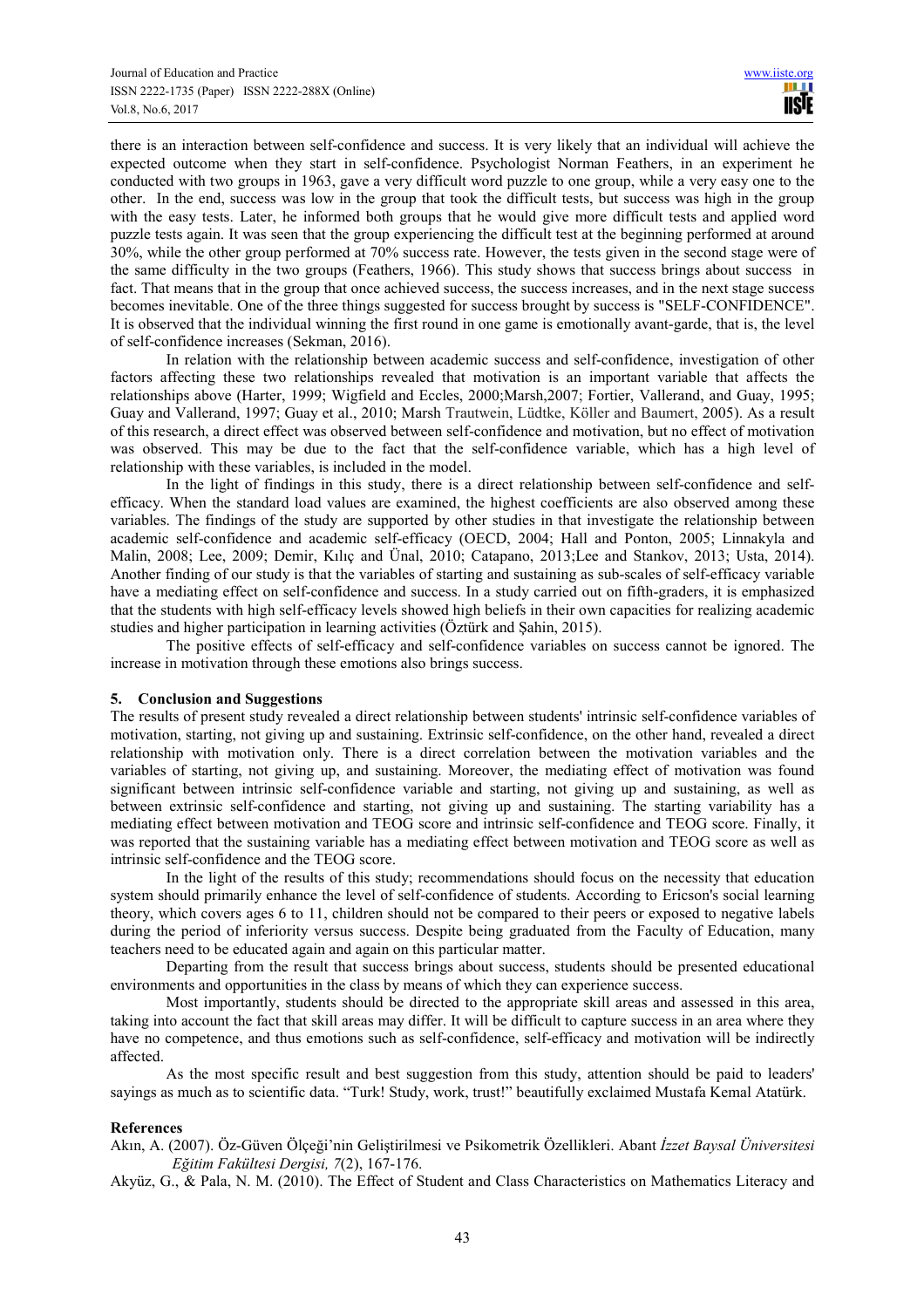Problem Solving in PISA 2003. Elementary Education Online , 9 (2), 668-678.

- Aksan, M. ve Koçyiğit, M. (2011). *Amasya Rehberlik ve Araştırma Merkezi Müdürlüğü 2009-2010 eğitimöğretim yılı başarısızlık nedenleri anketi ortaöğretim ve ilköğretim formu değerlendirme raporu*. http://okulweb.meb.gov.tr/05/01/117498haberduyuru/rehberlik/bna\_degerlendirme.doc adresinden 9 Şubat 2011 tarihinde edinilmiştir.
- Bandura, A., & Schunk, D. H. (1981). Cultivating competence, self-efficacy, and intrinsic interest through proximal self-motivation*. Journal of Personality and Social Psychology,* 41, 586-598.
- Bandura A (1994) *Self-efficacy. Encyclopedia of Human Behavior*, cilt 4, VS Ramachaudran (Ed), New York. Academic Press, s. 71-81.
- Bandura A (1997) *Self-efficacy: the exercise of control*. New York Freeman.
- Bean, R.A., Bush, K. R., McKenry, P.C., & Wilson, S.M. (2003). The Impact of parental, support, behavioral control, and psychological control on the academic achievement and self-esteem of African-American and European American Adolescents. *Journal of Adolescent Research,* 18(5), 523-541.
- Betz, N. E., & Hackett, G. (1981). The relationship of career-related self-efficacy expectations to perceived career options in college women and men. Journal of Counseling Psychology, 28, 399-410.
- Bong, M., and Clark, R. E. (1999). Comparison between self-concept and self-efficacy in academic motivation research. *Educ. Psychol.* **34:** 139–154.
- Bong, M. and Skaalvik, E. M., (2003). Academic Self-Concept and Self-Efficacy: How Different Are They Really?. *Educational Psychology Review, 15 (1), 1-40.*
- Boozer , M & Rouse, C. (2001). Intraschool Variation in Class Size: Patterns and Implications. *Journal of Urban Economics*. 50 (1):163-189
- Byrne, B. M. (1984). The general/academic self-concept nomological network: A review of construct validation research. *Rev. Educ. Res.* 54, 427–456.
- Byrne, B. M., and Worth Gavin, D. A. (1996). The Shavelson model revisited: Testing for structure of academic self-concept across pre-, early, and late adolescents. *J. Educ. Psychol.* 88, 215–228.
- Catapano, M. (2013). *Tenth-grade high school students' mathematical self-efficacy, mathematics anxiety, attitudes toward mathematics, and performance on the New York State Integrated Algebra Regents Examination*. (Doctoral Disertation, Dowling College). http://search.proquest.com/docview/1442456200 adresinden alınmıştır.
- Chui, M. M. & Klassen, R. M. (2010). Effects on teachers' self-efficacy and job satisfaction: Teacher gender, years of experience, and job stress. *Journal of Educational Psychology*, 102(3), 741-756. http://dx.doi.org/10.1037/a0019237
- Choi, N. (2005). Self-efficacy and self-concept as predictors of college students' academic performance. *Psychology in the Schools*, 42(2), 197–205.
- Cohen, J. (1992). Statistical Power Analysis. *Current Directions in Psychological Science,* 1 (3), 98-101.
- Cunningham, G. K. (2003). *Can education schools be saved?* Retrieved February 19, 2009, from http://www.vestibular.uerj. br/vest2004/files/2004ef\_d1\_ing.pdf
- Çakan, M. (2002). Bilişsel stil ile zeka kavramlarının öğrenci başarısı açısından irdelenmesi ve taşıdıkları önem. *Eğitim Aratırmaları*, 8, 86-95.
- Çelik, E. (2012). *Matematik problemi çözme başarısı ile üstbilişsel özdüzenleme, matematik öz-yeterlik ve özdeğerlendirme kararlarının doğruluğu arasındaki ilişkinin incelenmesi*, (Doktora Tezi, Marmara Üniversitesi, İstanbul). http://tez2.yok.gov.tr/ adresinden edinilmiştir.
- Dandy, J., & Nettelbeck, T. (2002). The relationship between IQ, homework, aspirations and academic achievement for Chinese, Vietnamese and Anglo-celtic Australian school children. *Educational Psychology,* 22 (3), 267-275.
- Darling-Hamond, L. (2000). Teacher quality and student achievement: A review of state policy evidence. *EPAA.*  8(1), 1-46.
- Demir, İbrahim, Serpil Kılıç, and Hasan Ünal. "Effects of students' and schools' characteristics on mathematics achievement: findings from PISA 2006." *Procedia-Social and Behavioral Sciences* 2.2 (2010): 3099- 3103.
- Eshel, Y., & Kohavı, R. (2003). Perceived classroom control, self-regulated learning strategies, and academic achievement. *Educational Psychology*, 23(3), 249-260.
- Ferla, J., Valcke, M., and Cai, Y. 2009. Academic self-efficacy and academic self-concept: Reconsidering structural relationships. *Learning and Individual Differences*, 19, 499-505.
- Finn-Stevenson., M. Desimone, L., & Chung, A. (1998). Linking Child Care Support Service with the School: Pilot Evaluation of the School of the 21st Century. http://www.yale.edu/bushcenter/21C/pdf/article2.pdf. ndirildii tarih. 16.12.2004.
- Fortier, Michelle S., Robert J. Vallerand, and Frédéric Guay. "Academic motivation and school performance: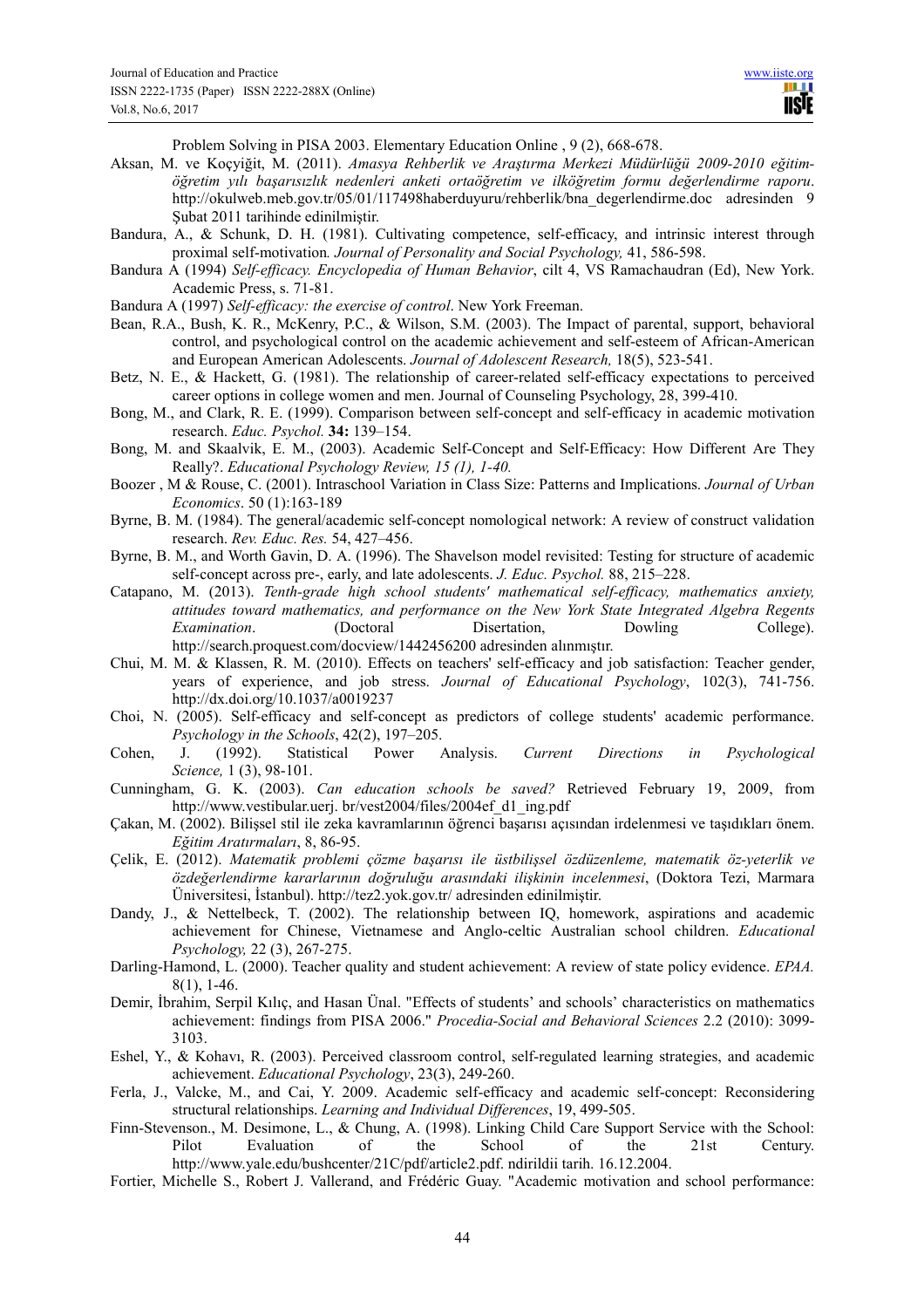Toward a structural model." *Contemporary educational psychology* 20.3 (1995): 257-274.

Francis, A., Goheer, A., Haver-Dieter, R., Kaplan, A. D., Kerstetter, K., Kirk, A. L. et al. (2004). Promoting academic achievement and motivation: a discussion & contemporary issues based approach. Retrieved November 9, 2009, from http://www.wepapers.com/Papers/57793/Promoting\_Academic\_Achievement\_and\_\_Motivation-

- Green, J., Nelson, G., & Martin, A. J., &Marsh, H. W. (2006). Thecausalordering of selfconceptandacademicmotivationanditseffect on academicsuccess. *International Education Journal,* 7, 534–546.
- Guay, F., Ratelle, C.F., Roy, A., Litalien, D. (2010). Academic self-concept, autonomous academic motivation, and academic achievement: Mediating and additive effects. *Learning and Individual Differences,* 20(6), 644-653.
- Guay, F., Vallerand R. J., and Blanchard C. (2000). On the assessment of situational intrinsic and extrinsic motivation: The Situational Motivation Scale (SIMS). *Motivation and emotion*, 24(3), 175-213.
- Güzel, Ç. İ. (2006). A Cross-Cultural Comparıson Of The Impact Of Human And Physıcal Resource Allocatıons On Students' Mathematıcal Lıteracy Skılls In The Programme For Internatıonal Student Assessment (Pısa) 2003. Ankara: Orta Doğu Teknik Üniversitesi.
- Hall, J. M., and. Ponton M. K. "Mathematics self-efficacy of college freshman." *Journal of Developmental Education* 28.3 (2005): 26.
- Harter, Susan. *The construction of the self: A developmental perspective*. Guilford Press, 1999.
- Hedges, L.V. and Stock, W. (1983). The effects of class size: An examination of rival 170 hypotheses. *American Educational Research Journal* 20, 63–65
- House, J. D. (2004). Cognitive-motivational characteristics and science achievement of adolescent students: results from the TIMSS 1995 and TIMSS 1999 assessments. *International Journal of Instructional Media*, 31(4), 411-424.
- Hoy, W.K., Sweetland, S.R. & Smith, P.A. (2002). Toward an Organizational Model of Achievement in High Schools: The Significance of Collective Efficacy. *Educational Edministration Quarterly, 38(1) 77*-93.
- Joo, Y. J., Bong, M., & Choi, H. J. (2000). Self-efficacy for self-regulated learning, academic self-efficacy, and Internet self-efficacy in Web-based instruction. *Educational Technology Research and Development*, 48(2), 5–17. Springer.
- Karagüven, H. "Akademik motivasyon ölçeğinin Türkçeye adaptasyonu." *Kuram ve Uygulamada Eğitim Bilimleri* 12.4 (2012): 2599-2620.
- Kline, R. B. (2005*). Principles and Practice of Structural Equation Modeling*. (Second Edition). NY: Guilford Publications, Inc.
- Lee, J. (2009). Universals and specifics of math concept, math self-efficacy and math anxiety 41 PISA 2003 participating countries. *Learning and Individual Differences*, 19, 355-365.
- Lee, J., and Stankov L. (2013). Higher-order structure of noncognitive constructs and prediction of PISA 2003 mathematics achievement. *Learning and Individual Differences*, 26, 119-130.
- Linnakylä, P., and Malin, A. (2008). Finnish students' school engagement profiles in the light of PISA 2003. *Scandinavian Journal of Educational Research*, 52.6, 83-602.
- Malpass, J. R., O'Neıl, H. F., & Hocevar, D. (1999). Self-regulation, goal orientation, self-efficacy, worry, and high-stakes math achievement for mathematically gifted high school students. *Roeper Review*, 21(4), 281-288.
- Marsh, H. W., and Yeung, A. S. (1998). Longitudinal structural equation models of academic self-concept and achievement: Gender differences in the development of math and English constructs, *American Educational Research Journal*, 35(4), 705-738.
- Marsh, H. W.,. Byrne, B. M and Yeung, A. S. (1999). Causal ordering of academic self-concept and achievement: Reanalysis of a pioneering study and..., *Educational Psychologist*, 34(3), 155-167.
- Marsh, Herbert W., Trautwein, U., Lüdtke, O., Köller, O. and Baumert, J. (2005). Academic self concept, interest, grades, and standardized test scores: Reciprocal effects models of causal ordering. *Child development*, 76(2), 397-416.
- Marsh, Herbert W. (2007). Students' evaluations of university teaching: Dimensionality, reliability, validity, potential biases and usefulness. *The scholarship of teaching and learning in higher education: An evidence-based perspective*, 319-383.
- Maton, K.I., & Hrabowski III, F.A. (1998). Preparing the way: A qualitative study of highachieving African American Males and the role of the family. *American Journal of Community Psychology,* 26(4), 639- 668.
- Matuga, J. M. (2009). Self-regulation, goal orientation, and academic achievement of secondary students in online university courses. *Educational Technology & Society*, *12* (3), 4–11.

\_A\_Discussion\_%26\_ Contemporary\_Issues\_Based\_Approach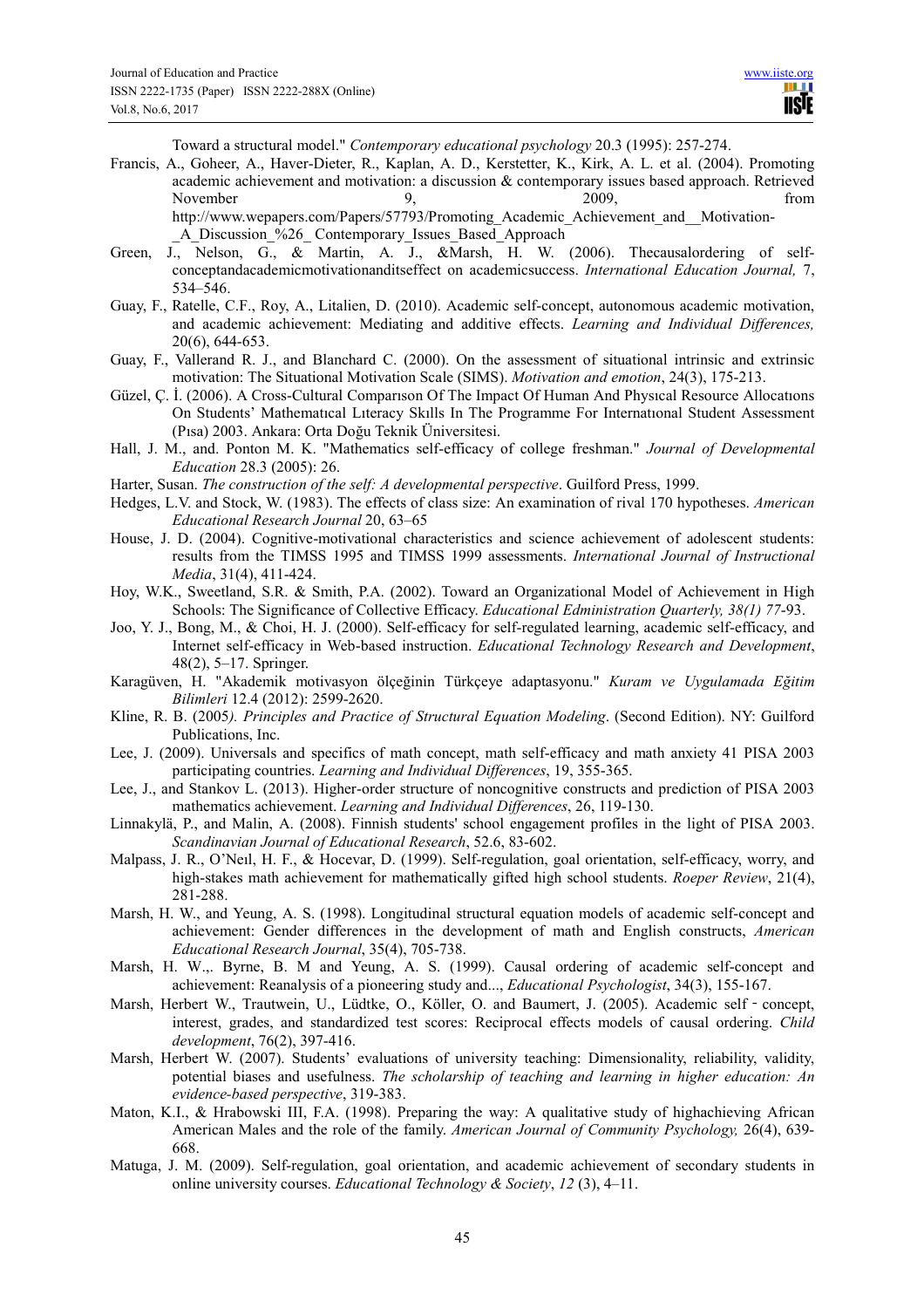McGiverin, J., Gilman, C., ve Tillitski, A. (1989). Meta-analysis of the relation between class size and achievement. *Elementary School Journal* 90 (1), 47–56.

Olobatuyi, M. E., 2006, *A User"s Guide to Path Analysis,* Lanham: University Press of America.

Organisation for Economic Co-Operation and Development . (2009). OECD Annual Report. Paris: OECD Publication.

- Özgen, K., & Bindak, K. (2011). Lise Öğrencilerinin Matematik Okuryazarlığına Yönelik Öz-Yeterlik İnançlarının Belirlenmesi. Kuram ve Uygulamada Eğitim Bilimleri , 11 (2), 1073-1089.
- Öztürk, Y. ve Şahin, Ç. (2015). Matematiğe ilişkin akademik başarı-öz-yeterlilik ve tutum arasındaki ilişkilerin belirlenmesi. *International Journal of Social Science*, 31, 343-366 doi: http://dx.doi.org/10.9761/JASSS2621
- Pajares, F., & Miller, M. D. (1994). The role of self-efficacy and self-concept beliefs in mathematical problemsolving: A path analysis. *Journal of Educational Psychology*, 86, 193-203.
- Pajares, F. (1996). *Assessing self-efficacy beliefs and academic outcomes: The case for specificity and correspondence.* Paper presented at the meeting of the American Educational Research Association, New York.
- Pajares, F., & Graham, L. (1999). Self-efficacy, motivation constructs, and mathematics performance of entering middle school students. *Contemporary Educational Psychology*, 24, 124-139.
- Pietsch, J., Walker, R. ve Chapman, E. (2003). The relationship among selfconcept, self efficacy and performance in mathematics during secondary school. Journal of Educational Psychology, 95, 589- 603.
- Pintrich, P. R. & De Groot E. V. (1990). Motivational and self-regulated learning components of classroom academic performance. *Journal of Educational Psychology,* 82(1), 33-40.
- Renchler, R. (1992). *Student motivation, school culture, and academic achievement*. ERIC/CEM Trends and Issues Series, Number 7, USA.
- Schermelleh-Engel, K., Moosbrugger, H., ve Müller, H. (2003). Evaluating the fit of structural equation models: Test of significance and descriptive goodness-of-fit measures. *Methods of Psychological Research* - Online, 8 (2), 23-74.
- Scherer, R. (2013). Further evidence on the structural relationship between academic self-concept and selfefficacy: On the effects of domain specificity. *Learning and Individual Differences, 28*, 9-19.
- Sherer, Mark, et al. (1982). The self-efficacy scale: Construction and validation. *Psychological reports*, 51 (2), 663-671.
- Schunk, D. H. (1991). Self-effica cy and academic motivation. *Educational Psychologist*, 26, 207–231.
- Shavelson, R. J., Hubner, J. J., and Stanton, G. C. (1976). Self-concept: Validation of construct interpretations. *Rev. Educ. Res.* 46, 407–441.
- Shavelson, R. J., and Bolus, R. (1982). Self-concept: The interplay of theory and methods. *J. Educ. Psychol.* 74  $(3)-17.$
- Sobel, M. E. (1982).Asymptotic confidence intervals for indirect effects in structural equation models.*Sociological Methodology*, 13, 290-312.
- Thompson B. (2000). Ten commandments of structural equation modeling. In: Grimm LG, Yarnold PR. (Ed.) *Reading and understanding more multivariate statistics*. (s. 261–283). Washington, DC. American Psychological Association.
- Thorkildsen, T. A., Nicholls, J. G., Bates, A., Brankis, N., & DeBolt, T. (2002). *Motivation and the struggle to learn: responding to fractured experiences*. Boston, Massachusetts: Allyn and bacon.
- Usta, H. G. (2014). *PISA 2003 ve PISA 2012 matematik okuryazarlığı üzerine uluslararası bir karşılaştırma:Türkiye Ve Finlandiya*. (Doktora Tezi, Ankara Üniversitesi, Ölçme ve Değerlendirme Anabilim Dalı, Ankara). http://tez2.yok.gov.tr/ adresinden edinilmiştir.
- Uzbaş, A. (2009). Okul psikolojik danışmanlarının okulda saldırganlık ve şiddete yönelik görüşlerinin değerlendirilmesi. *Mehmet Akif Ersoy Üniversitesi, Eğitim Fakültesi Dergisi*, *18*, 90-110.
- Vallerand, R. J., et al. (1992). The Academic Motivation Scale: A measure of intrinsic, extrinsic, and amotivation in education. *Educational and psychological measurement*, 52 (4), 1003-1017.
- Wigfield, A., & Karpathian, M. (1991). Who am I and what can I do? Children's selfconcepts and motivation in achievement situations. Educational Psychologist, 26, 233–261
- Wigfield, Allan, and Jacquelynne S. Eccles. "Expectancy–value theory of achievement motivation." *Contemporary educational psychology* 25.1 (2000): 68-81.
- Wilkins, J. L. (2010). Mathematics and Science Self-Concept: An International Investigation. *The Journal of Experimental Education*, 72 (4), 331-346.
- Witzier, B. Bokser, R.J., & Krüger, M.L. (2003). Educational Leadership and Student Achievement: The Elusive Search for an Association. *Educational Edministration Quarterly, 39(3),*398-425.
- Woolfolk, A. (2004). *Educational psychology* (9th ed.). Boston, MA: Allyn & Bacon.